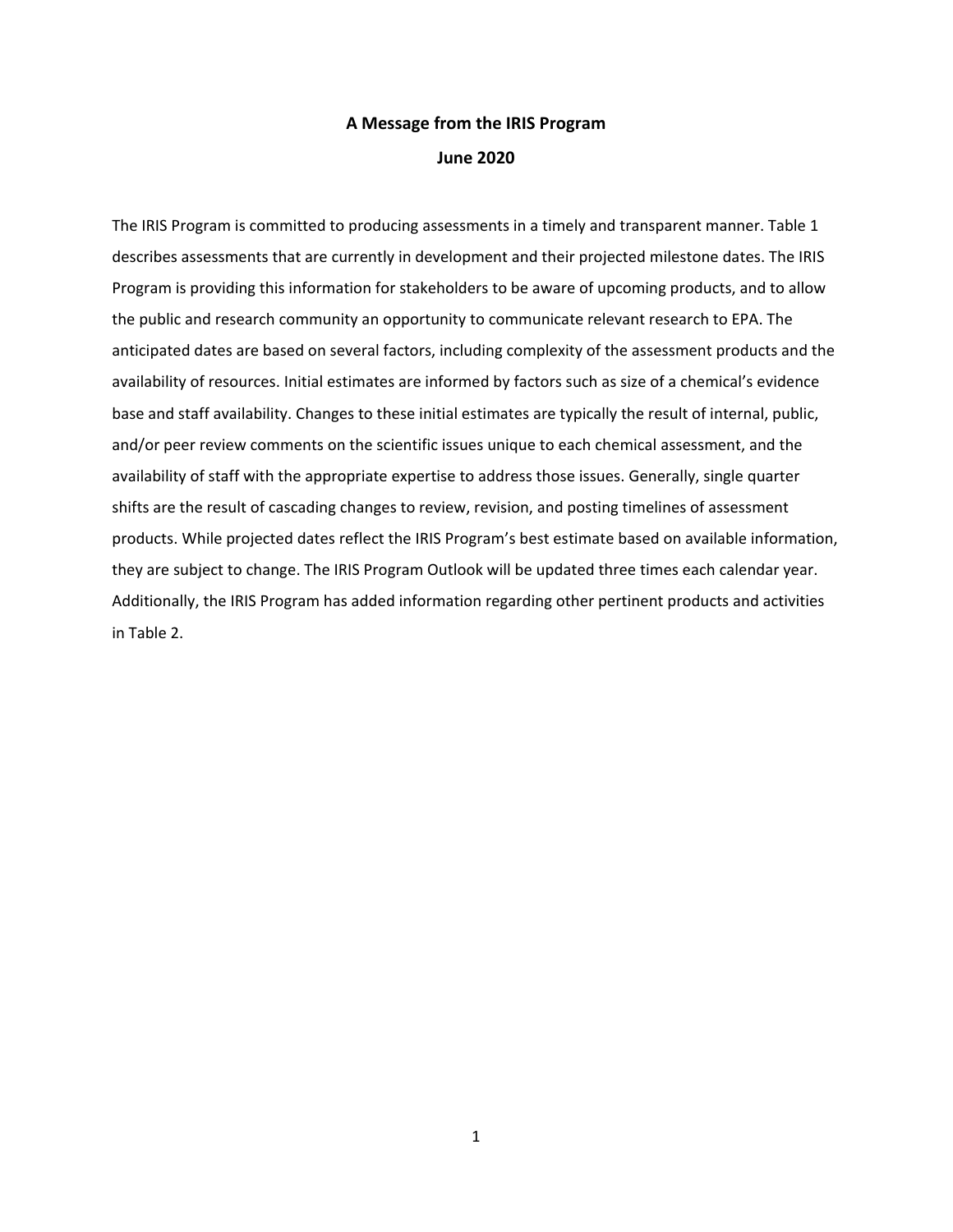## **Table 1. IRIS Program Outlook – June 2020**

| <b>Current Status</b>    | <b>Assessment</b>                              | <b>Next Anticipated Public Step(s)</b> | <b>Projected Fiscal Year Quarter</b>                                     |
|--------------------------|------------------------------------------------|----------------------------------------|--------------------------------------------------------------------------|
| Post-Peer Review         | Ethyl tertiary butyl ether (ETBE) <sup>1</sup> | Step 7: Final                          | $FY20 - QA$                                                              |
|                          | tert-Butyl Alcohol <sup>1</sup>                | Step 7: Final                          | $FY20 - Q4$                                                              |
| <b>Draft Development</b> | Arsenic, Inorganic                             | Step 1: Systematic Review Protocol     | Released May 28, 2019. NAS<br>review meeting July 16, 2019.              |
|                          |                                                | Step 4: Public Comment Draft           | $FY22 - Q2$                                                              |
|                          |                                                | Step 4: External Peer Review           | $FY22 - Q4$                                                              |
|                          | Chromium VI                                    | Step 1: Systematic Review Protocol     | Released March 15, 2019. Public                                          |
|                          |                                                |                                        | Science Meeting April 24, 2019.                                          |
|                          |                                                | Step 4: Public Comment Draft           | $FY21 - Q4$                                                              |
|                          |                                                | Step 4: External Peer Review           | $FY22 - Q1$                                                              |
|                          | Chloroform (Inhalation)                        | Step 1: IRIS Assessment Plan           | Released September 18, 2017.<br>Public Meeting on September 27,<br>2017. |
|                          |                                                | Step 1: Systematic Review Protocol     | Released January 31, 2018.                                               |
|                          |                                                | Step 4: Public Comment Draft           | $FY21 - Q3$                                                              |
|                          |                                                | Step 4: External Peer Review           | $FY21 - Q4$                                                              |
|                          |                                                | Step 1: IRIS Assessment Plan           | Released April 4, 2019. Public<br>Science Meeting May 15, 2019.          |
|                          | Methylmercury                                  | Step 1: Systematic Review Protocol     | Released May 26, 2020                                                    |
|                          |                                                | Step 4: Public Comment Draft           | $FY23 - Q3$                                                              |
|                          |                                                | Step 4: External Peer Review           | $FY24 - Q1$                                                              |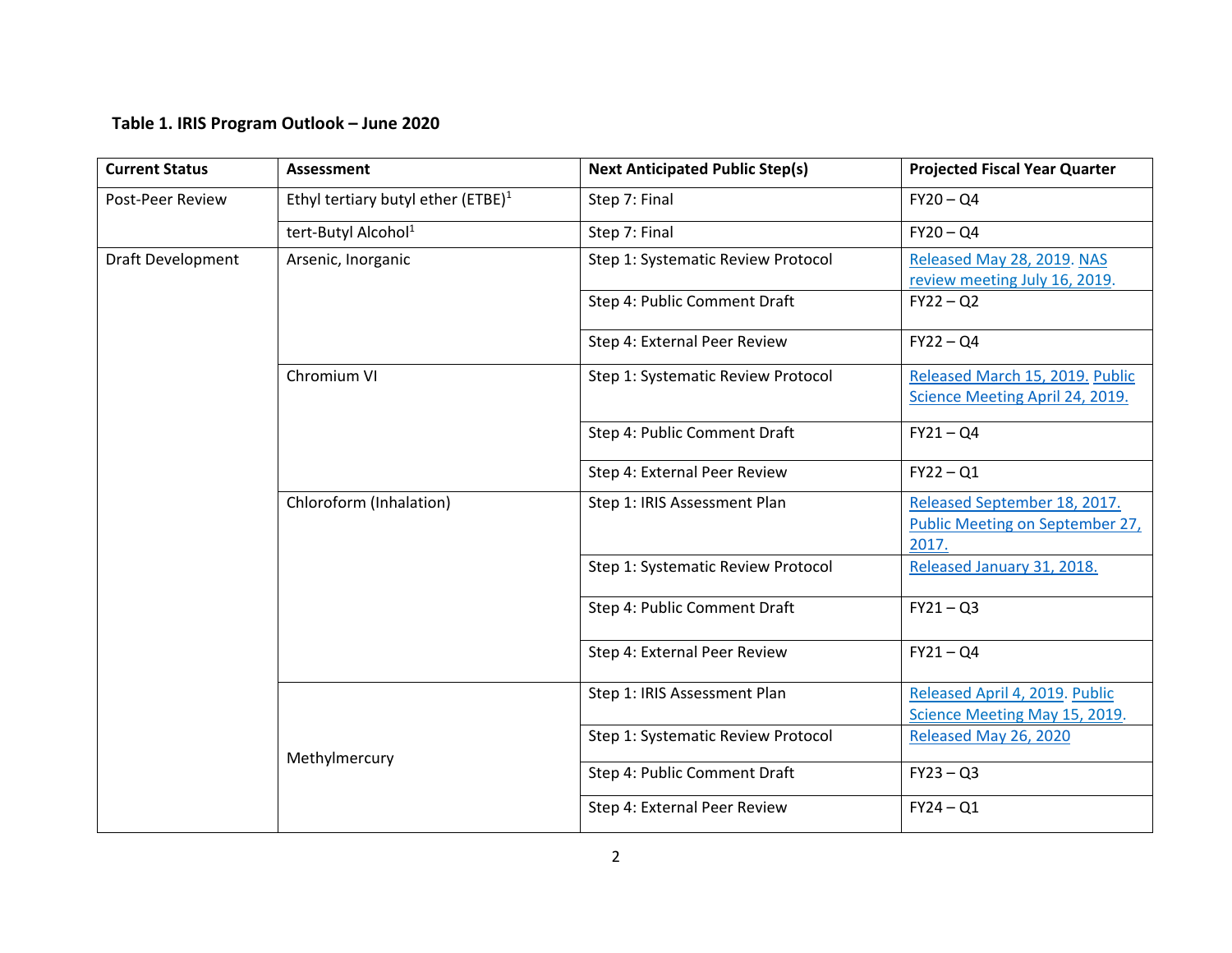| <b>Current Status</b> | <b>Assessment</b>                                           | <b>Next Anticipated Public Step(s)</b>    | <b>Projected Fiscal Year Quarter</b> |
|-----------------------|-------------------------------------------------------------|-------------------------------------------|--------------------------------------|
|                       | Polychlorinated Biphenyls<br>(PCBs; noncancer) <sup>2</sup> | Step 1: Systematic Review Protocol        | Released on December 19, 2019.       |
|                       |                                                             | Step 4: Public Comment Draft              | $FY24 - Q2$                          |
|                       |                                                             | Step 4: External Peer Review              | $FY24 - Q4$                          |
| Draft Development     | Perfluorononanoate (PFNA)                                   | Step 1: Systematic Review Protocol        | Released on November 8, 2019.        |
|                       |                                                             | Step 4: Public Comment Draft <sup>3</sup> | $FY21 - Q3$                          |
|                       |                                                             | Step 4: External Peer Review              | $FY21 - Q3$                          |
|                       | Perfluorobutyrate (PFBA)                                    | Step 1: Systematic Review Protocol        | Released on November 8, 2019.        |
|                       |                                                             | Step 4: Public Comment Draft <sup>3</sup> | $FY21 - Q1$                          |
|                       |                                                             | Step 4: External Peer Review              | $FY21 - Q2$                          |
|                       | Perfluorohexanoic acid (PFHxA)                              | Step 1: Systematic Review Protocol        | Released on November 8, 2019.        |
|                       |                                                             | Step 4: Public Comment Draft <sup>3</sup> | $FY21 - Q2$                          |
|                       |                                                             | Step 4: External Peer Review              | $FY21 - Q3$                          |
|                       | Perfluorohexane Sulfonic Acid (PFHxS)                       | Step 1: Systematic Review Protocol        | Released on November 8, 2019.        |
|                       |                                                             | Step 4: Public Comment Draft <sup>3</sup> | $FY21 - Q3$                          |
|                       |                                                             | Step 4: External Peer Review              | $FY21 - Q3$                          |
|                       | Perfluorodecanoate (PFDA)                                   | Step 1: Systematic Review Protocol        | Released on November 8, 2019.        |
|                       |                                                             | Step 4: Public Comment Draft <sup>3</sup> | $FY21 - Q3$                          |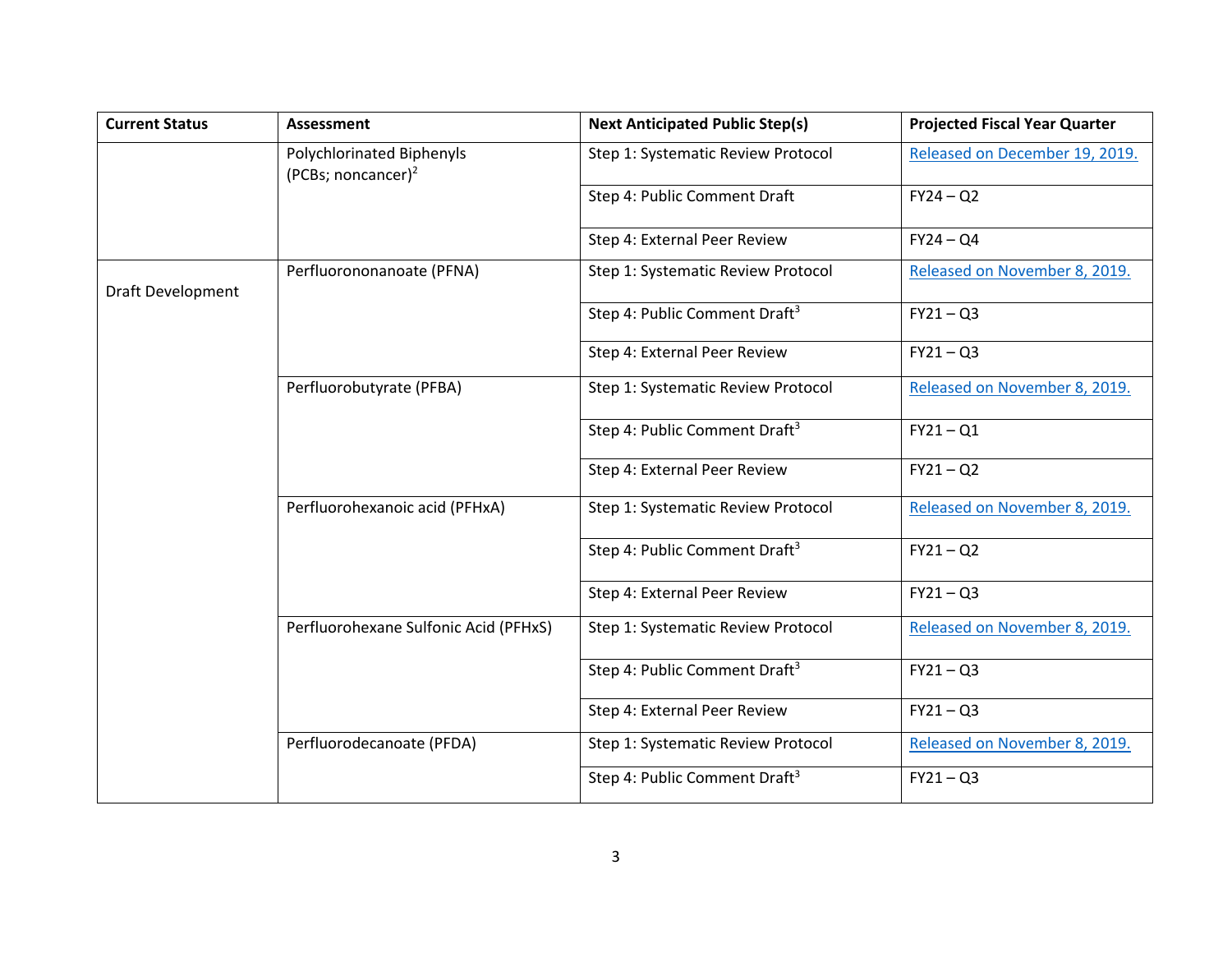| <b>Current Status</b>              | Assessment                          | <b>Next Anticipated Public Step(s)</b> | <b>Projected Fiscal Year Quarter</b>                                            |
|------------------------------------|-------------------------------------|----------------------------------------|---------------------------------------------------------------------------------|
|                                    |                                     | Step 4: External Peer Review           | $FY21 - Q3$                                                                     |
| Scoping and Problem<br>Formulation | Inorganic Mercury salts             | Step 1: IRIS Assessment Plan           | Released October 8, 2019. Public<br><b>Science Meeting December 5,</b><br>2019. |
|                                    |                                     | Step 1: Systematic Review Protocol     | $FY20 - QA$                                                                     |
|                                    |                                     | Step 4: Public Comment Draft           | $FY22 - Q1$                                                                     |
|                                    |                                     | Step 4: External Peer Review           | $FY22 - Q3$                                                                     |
|                                    | Vanadium and Compounds (Oral)       | Step 1: IRIS Assessment Plan           | $FY20 - QA$                                                                     |
|                                    |                                     | Step 1: Systematic Review Protocol     | $FY21 - Q1$                                                                     |
|                                    |                                     | Step 4: Public Comment Draft           | $FY22 - Q1$                                                                     |
|                                    |                                     | Step 4: External Peer Review           | $FY22 - Q2$                                                                     |
|                                    | Vanadium and Compounds (Inhalation) | Step 1: IRIS Assessment Plan           | <b>TBD</b>                                                                      |
|                                    |                                     | Step 1: Systematic Review Protocol     | <b>TBD</b>                                                                      |
|                                    |                                     | Step 4: Public Comment Draft           | <b>TBD</b>                                                                      |
|                                    |                                     | Step 4: External Peer Review           | TBD                                                                             |

<sup>1</sup>ETBE and tert-Butyl Alcohol completed peer review by EPA's Science Advisory Board in February 2019.

2 EPA anticipates convening a workshop/meeting on mixture modeling and tools in FY21 to inform assessment development.

<sup>3</sup>Per- and Polyfluoroalkyl Substances (PFAS) assessments under development are in support of EPA's PFAS Action Plan[: https://www.epa.gov/pfas/epas-pfas](https://www.epa.gov/pfas/epas-pfas-action-plan)[action-plan.](https://www.epa.gov/pfas/epas-pfas-action-plan) In addition to the PFAS IRIS assessments listed in Table 1, EPA is developing assessments on the potential health effects associated with two other PFAS compounds, GenX chemicals and perfluorobutane sulfonic acid (PFBS). For more information, visit[: https://www.epa.gov/pfas/genx-and-pfbs-draft](https://www.epa.gov/pfas/genx-and-pfbs-draft-toxicity-assessments)[toxicity-assessments.](https://www.epa.gov/pfas/genx-and-pfbs-draft-toxicity-assessments) The release of draft PFBA, PFHxA, PFHxS, PFNA, and PFDA assessments for public comment addresses a Priority Action in EPA's PFAS [Action Plan.](https://www.epa.gov/sites/production/files/2019-02/documents/pfas_action_plan_021319_508compliant_1.pdf)